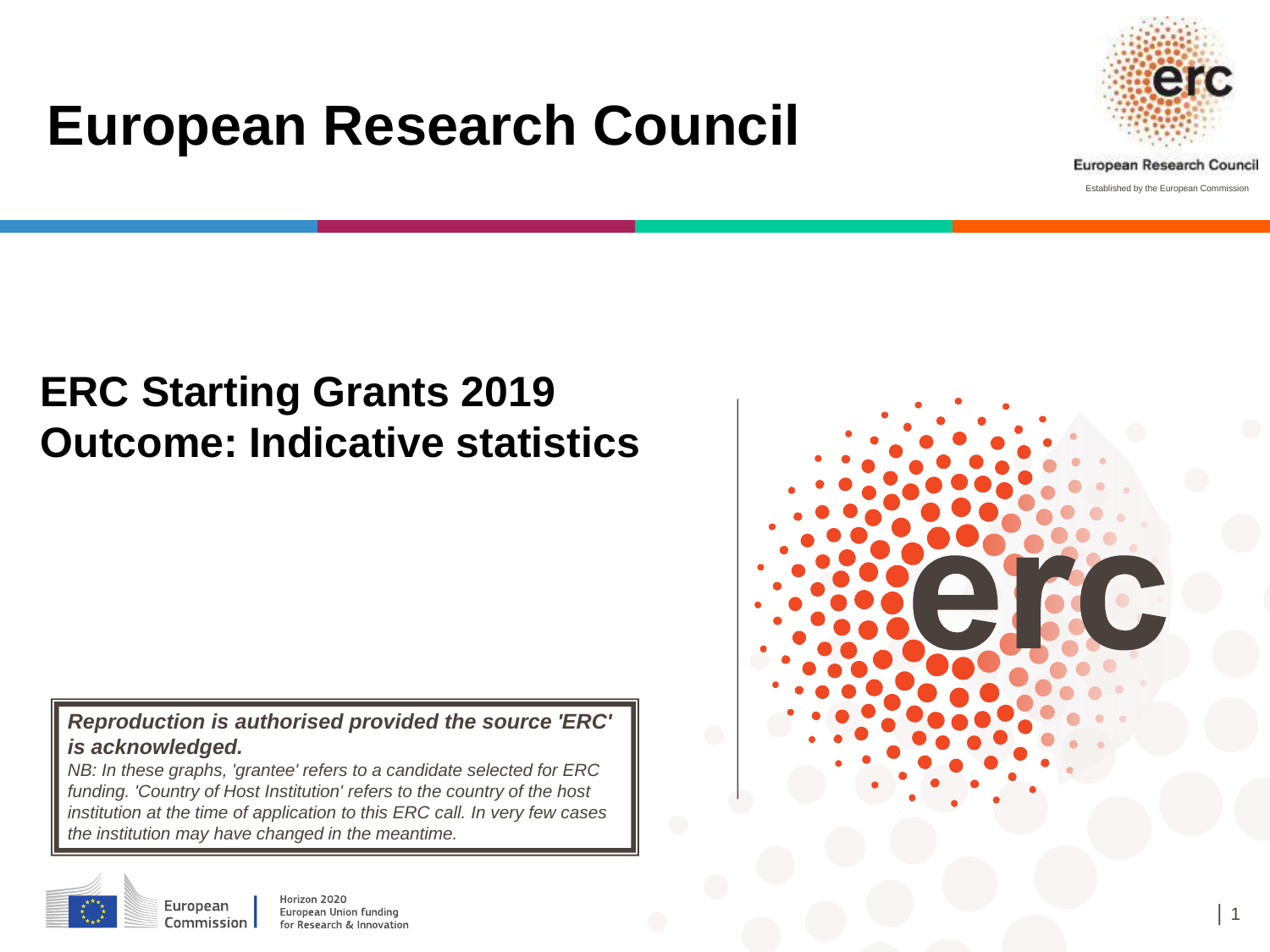#### ERC Starting Grant 2019 **Submitted and selected proposals by domain**



|                                                    | <b>Submitted</b><br><b>Proposals</b> | <b>Selected</b><br><b>Proposals</b> |  |  |  |  |  |
|----------------------------------------------------|--------------------------------------|-------------------------------------|--|--|--|--|--|
| <b>Life Sciences</b>                               | 867                                  | 115                                 |  |  |  |  |  |
| <b>Physical Sciences and</b><br><b>Engineering</b> | 1363                                 | 178                                 |  |  |  |  |  |
| <b>Social Sciences and</b><br><b>Humanities</b>    | 876                                  | 115                                 |  |  |  |  |  |
| <b>Total</b>                                       | 3106                                 | 408                                 |  |  |  |  |  |
| Success rate $\sim$ 13.1 %                         |                                      |                                     |  |  |  |  |  |

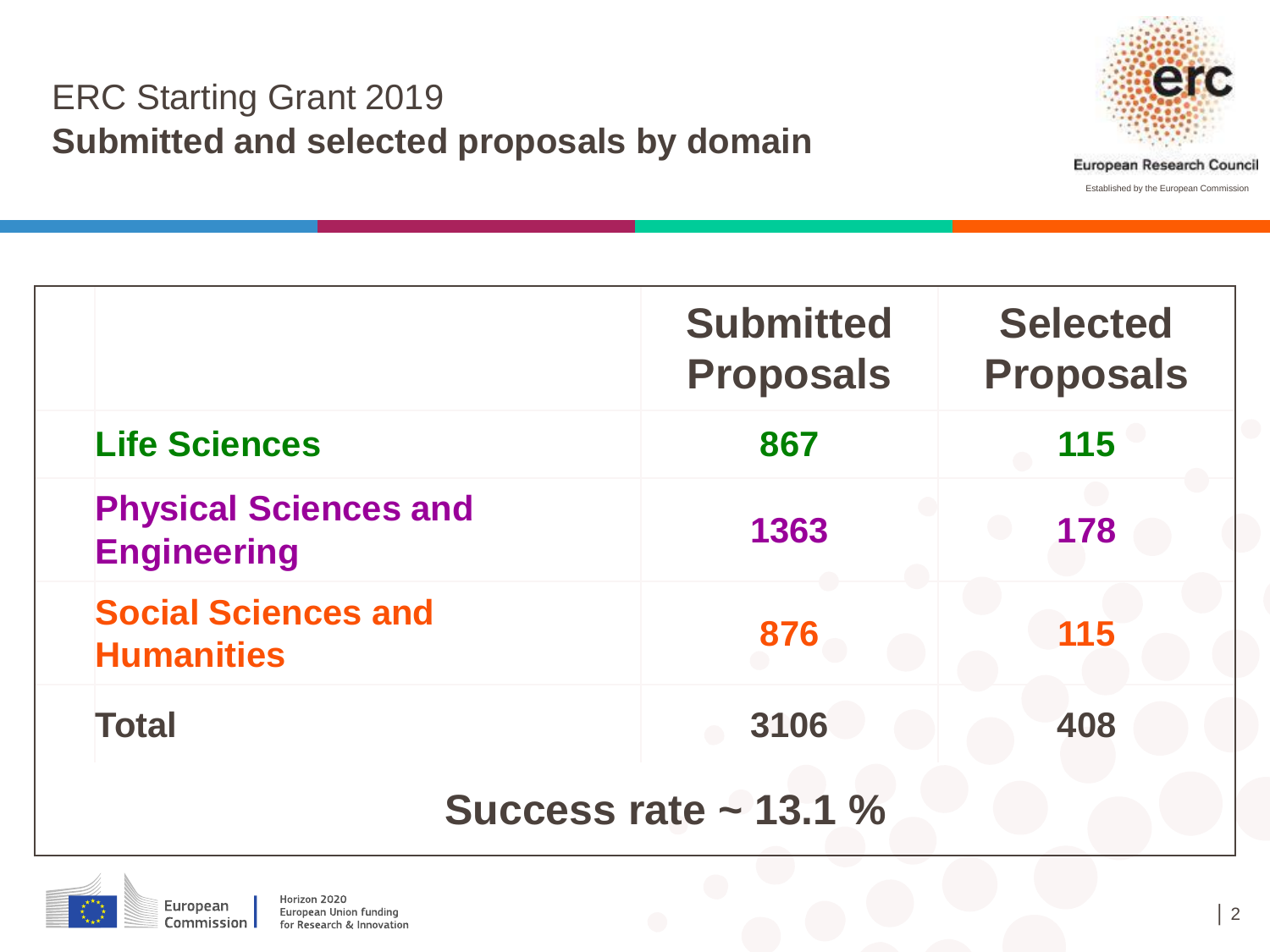### ERC Starting Grants 2019 **Grantees by Country of Host Institution & domain**

Total 408 grants



│ 3

### **24 countries**

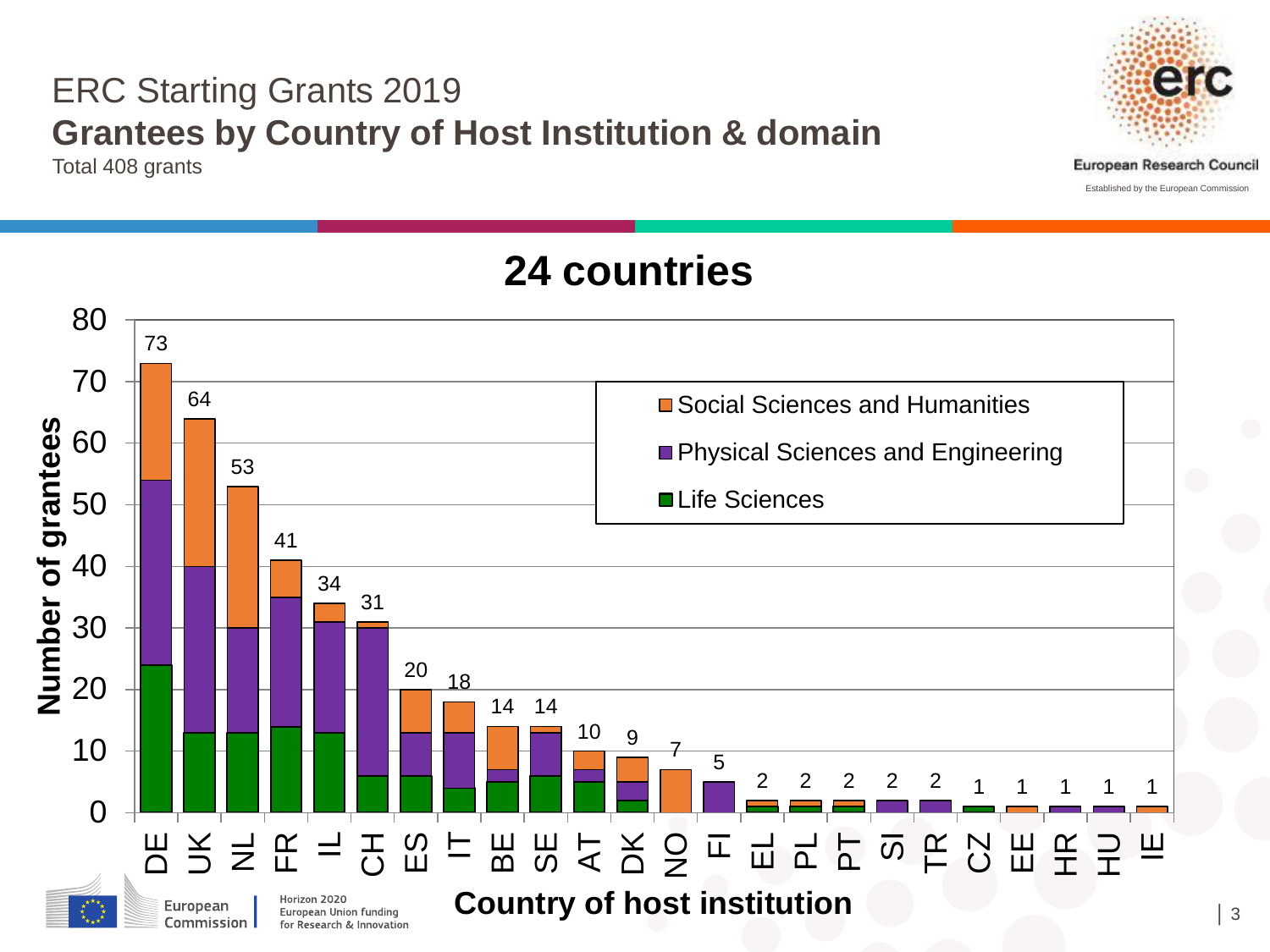#### ERC Starting Grant 2019 **Grantees by nationality and gender**

Total 408 grants





### **51 Nationalities**

#### **Grantees nationality**



Horizon 2020 European Union funding for Research & Innovation │ 4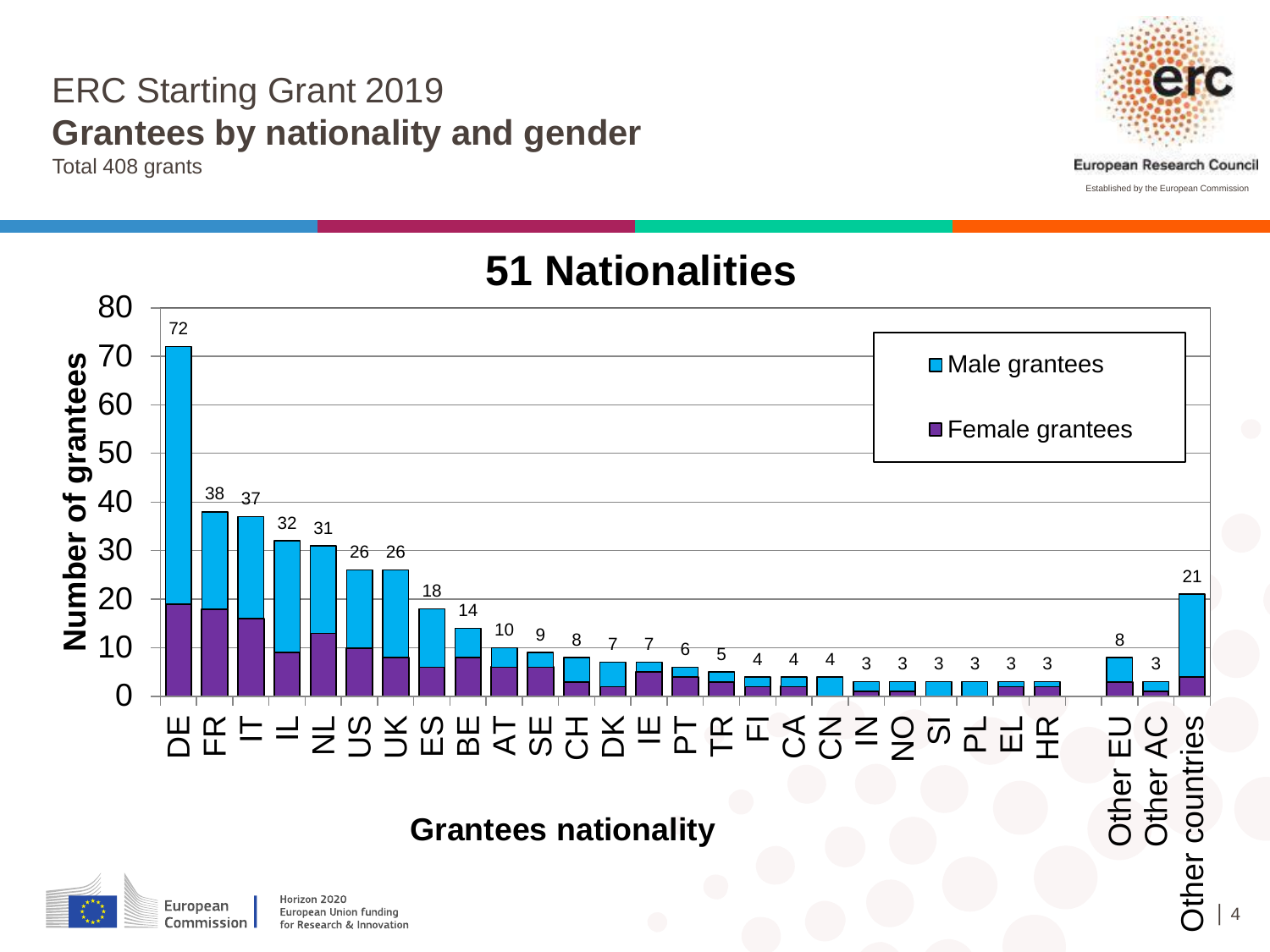#### ERC Starting Grant 2019 Call **Nationals in own country and abroad**

Total 408 grants

Commission

for Research & Innovation



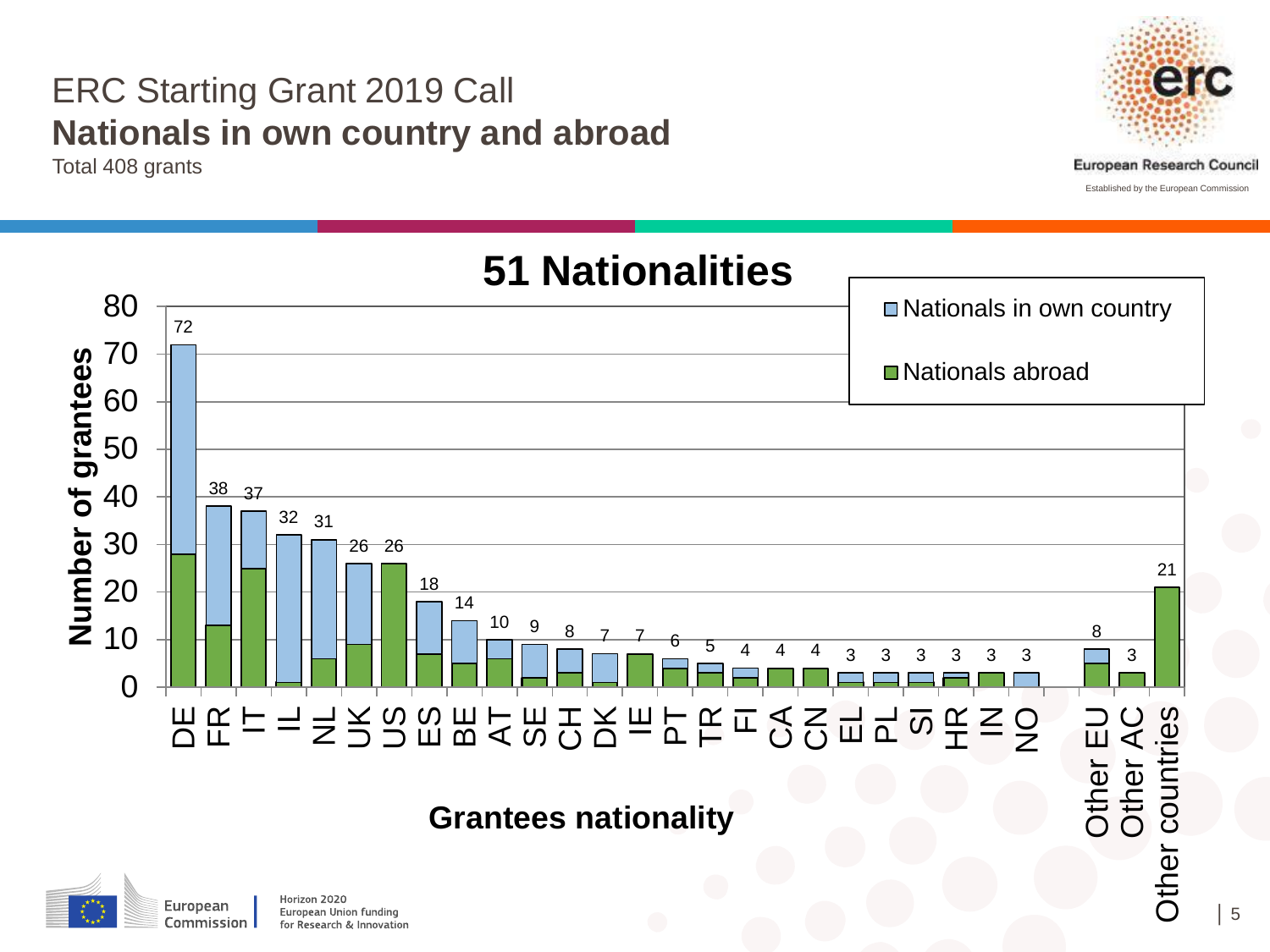### ERC Starting Grant 2019 **Mobility: Incoming and staying grantees**

Total 408 grants



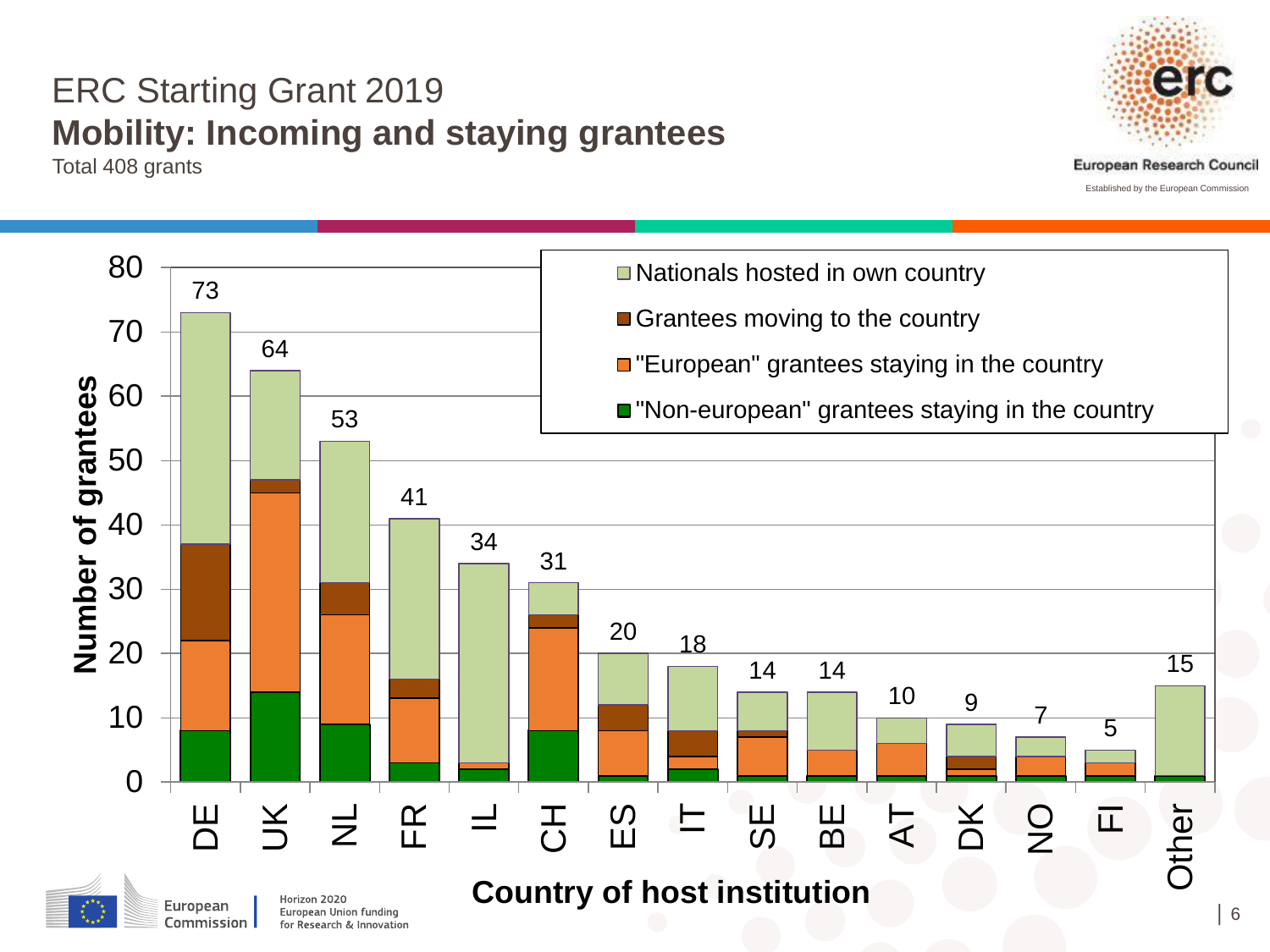#### ERC Starting Grant 2019 **Grantees by panel and gender**

Total 408 grants: The number of grants per panel reflects the number of submissions to the panel





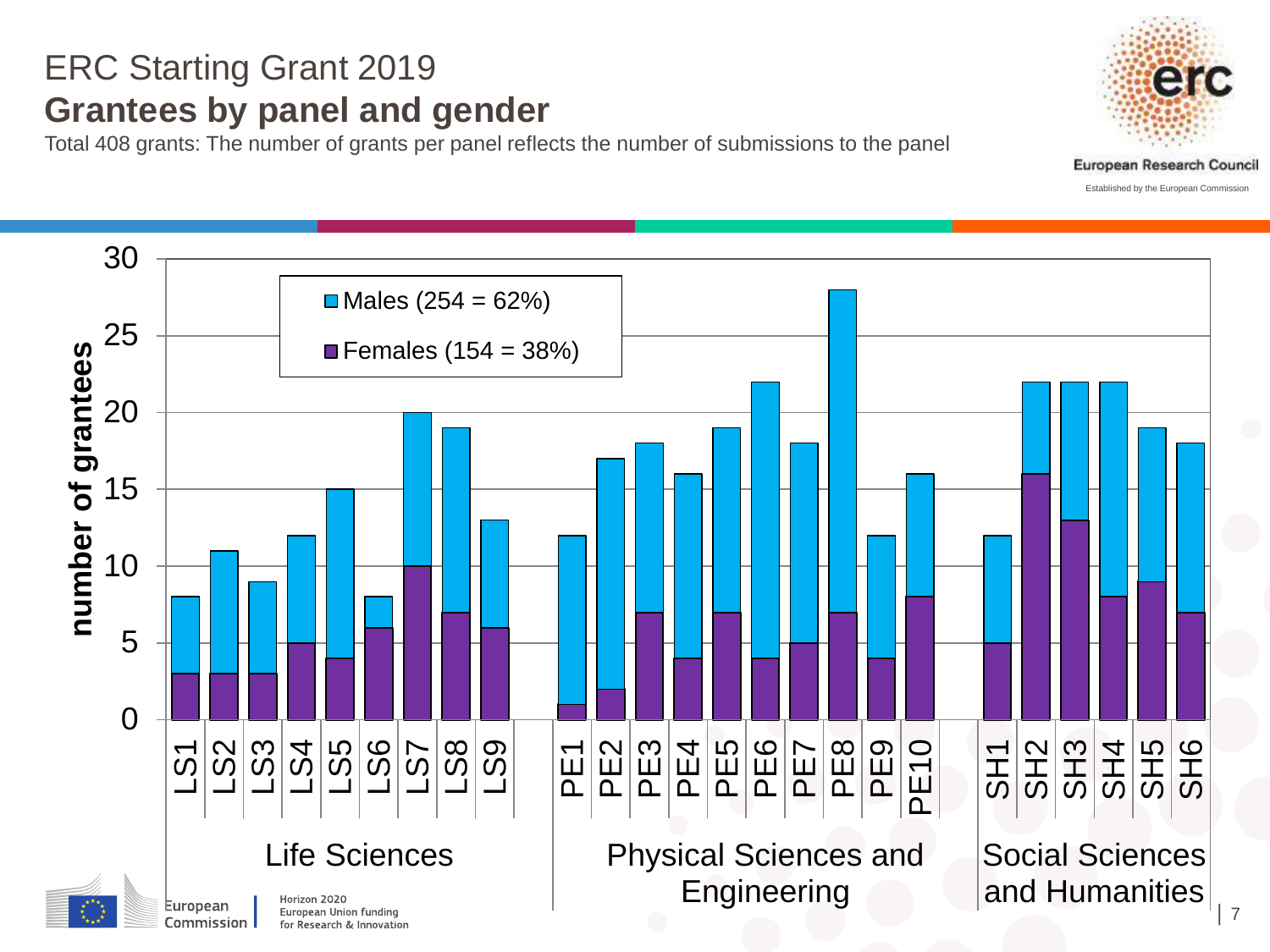#### Annex I **ERC panel structure 2019**



#### Life Sciences

- LS1 Molecular biology, Biochemistry, Structural Biology and Molecular Biophysics
- LS2 Genetics, 'Omics', Bioinformatics and Systems Biology
- LS3 Cellular and Developmental Biology
- LS4 Physiology, Pathophysiology and Endocrinology
- LS5 Neurosciences and Neural Disorders
- LS6 Immunity and Infection
- LS7 Applied Medical Technologies, Diagnostics, Therapies and Public Health
- LS8 Ecology, Evolution and Environmental Biology
- LS9 Applied Life Sciences, Biotechnology and Molecular and Biosystems Engineering

#### Social Sciences and Humanities

- SH1 Individuals, Markets and Organisations
- SH2 Institutions, Values, Environment and Space
- SH3 The Social World, Diversity, Population
- SH4 The Human Mind and its Complexity
- SH5 Cultures and Cultural Production
- SH6 The Study of the Human Past

#### Physical Sciences and Engineering

- PE1 Mathematics
- PE2 Fundamental Constituents of Matter
- PE3 Condensed Matter Physics
- PE4 Physical and Analytical Chemical Sciences
- PE5 Synthetic Chemistry and Materials
- PE6 Computer Science and Informatics
- PE7 Systems and Communication Engineering
- PE8 Products and Processes Engineering
- PE9 Universe Sciences
- PE10 Earth System Science